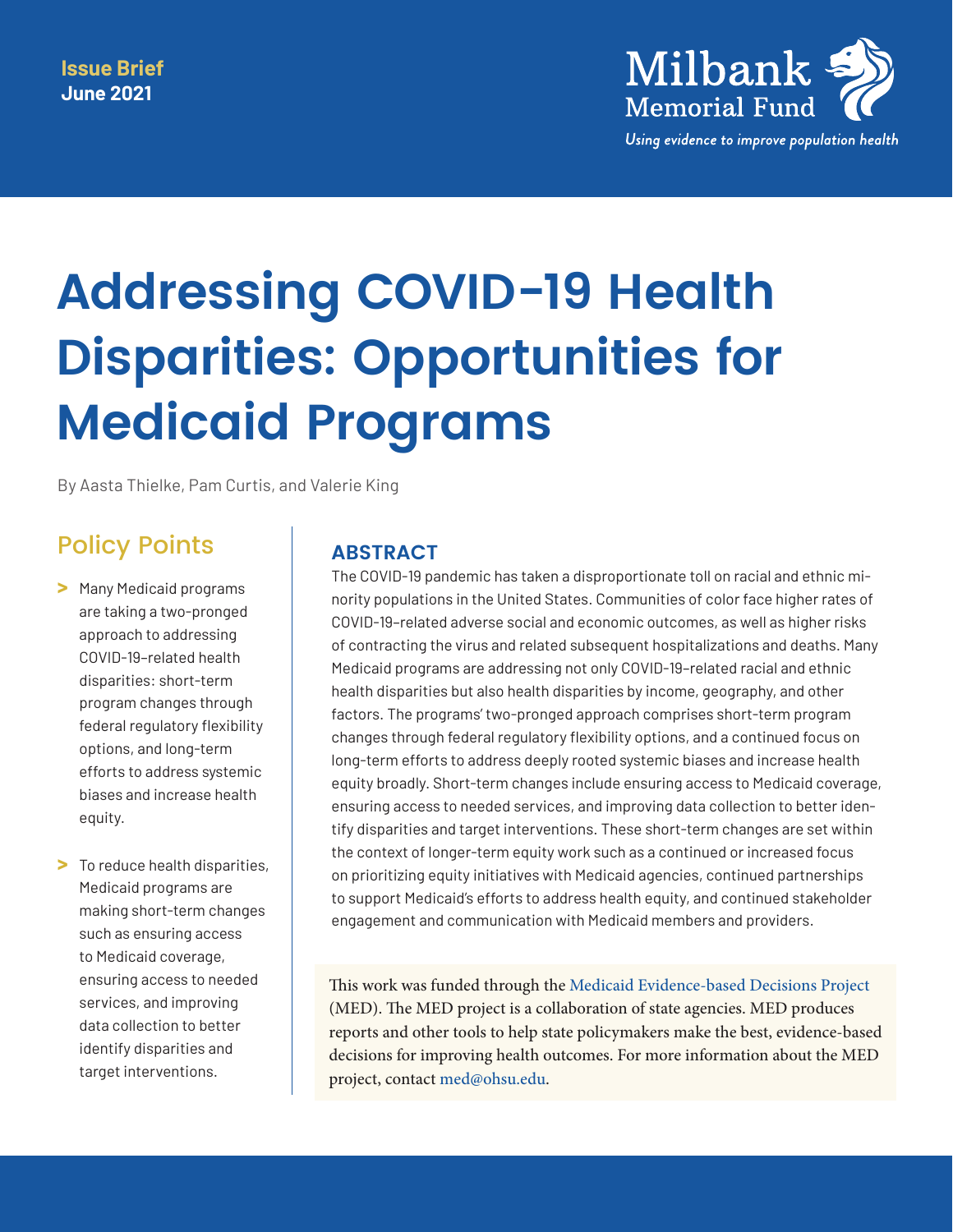## **BACKGROUND**

## COVID-19 Incidence, Severity, and Mortality by Race and Ethnicity

COVID-19–related racial and ethnic health disparities are stark: Black, Hispanic or Latino, and individuals identifying as being of more than one race are more likely to test positive for COVID-19 than non-Hispanic white individuals.[1](#page-8-0) Minority populations face the greatest risk for hospitalization related to COVID-19, with non-Hispanic American Indian or Alaska Native (AI/AN) populations more than 3.5 times as likely as non-Hispanic white populations to be hospitalized with COVID-19–related conditions (Figure 1)[.1](#page-8-0)

## Figure 1. Racial and Ethnic Minority Populations Face the Greatest Risk of Hospitalization for COVID-19



Centers for Disease Control and Prevention. COVID-19 racial and ethnic health disparaties. [https://www.cdc.gov/coronavirus/2019-ncov/com](https://www.cdc.gov/coronavirus/2019-ncov/community/health-equity/racial-ethnic-disparities/index.html)[munity/health-equity/racial-ethnic-disparities/index.html](https://www.cdc.gov/coronavirus/2019-ncov/community/health-equity/racial-ethnic-disparities/index.html). Updated December 10, 2020. Accessed April 5, 2021.

COVID-19 mortality rates also underscore the vast health disparities seen during the pandemic.<sup>1,[2](#page-8-1)</sup> Hispanic or Latino, non-Hispanic Black, and AI/AN populations have experienced much higher rates of COVID-19–related death in relation to their representation in the general population, causing a disproportionate reduction in life expectancy for minority communities compared with white populations.<sup>[1,](#page-8-0)[2](#page-8-1)</sup> Recent analyses from American Public Media (APM) Research Lab suggest that Indigenous and Pacific Islander populations have the highest COVID-19–related mortality rates compared to other groups, after adjusting for age (Figure 2)[.3](#page-8-2)

## Figure 2. Indigenous and Pacific Islander Populations Have the Highest COVID-19–related Mortality Rates



APM Research Lab Staff. The color of coronavirus: COVID-19 deaths by race and ethnicity in the US. APM Research Labs webside. [https://](https://www.apmresearchlab.org/covid/deaths-by-race) [www.apmresearchlab.org/covid/deaths-by-race](https://www.apmresearchlab.org/covid/deaths-by-race). Published March 5, 2021. Accessed May 21, 2021.

The estimates for COVID-19–related racial and ethnic health disparities also vary substantially by geographic location.[4](#page-8-3) For example, a Centers for Disease Control and Prevention (CDC) analysis of COVID-19 cases from January 22, 2020, to July 2, 2020, found that, nationally, AI/AN populations had a 3.5 times greater risk of contracting COVID-19 compared to white populations, but the relative risk varied at the county and state level (e.g., in New Mexico, AI/AN populations had a 14.9 times greater risk of contracting the virus than white populations)[.4](#page-8-3) In addition, it is likely that the reported COVID-19 health disparities are an underestimate of the true burden of the disease on minority populations, when factoring in the increase of excess deaths compared to previous years.<sup>5</sup> Compared to the 2013 to 2018 period, Stokes and colleagues estimate that an additional 17% of excess deaths in 2020 were attributable to COVID-19, but not recorded as such; this percentage is even higher in counties with lower socioeconomic status, more comorbidities, and more non-Hispanic Black residents.[6](#page-8-5) Based on the CDC's National Vital Statistics System data, excess deaths occurring in the United States since March 2020, in comparison to the previous five-year average, have disproportionally affected minority populations (Figure 3)[.5](#page-8-4)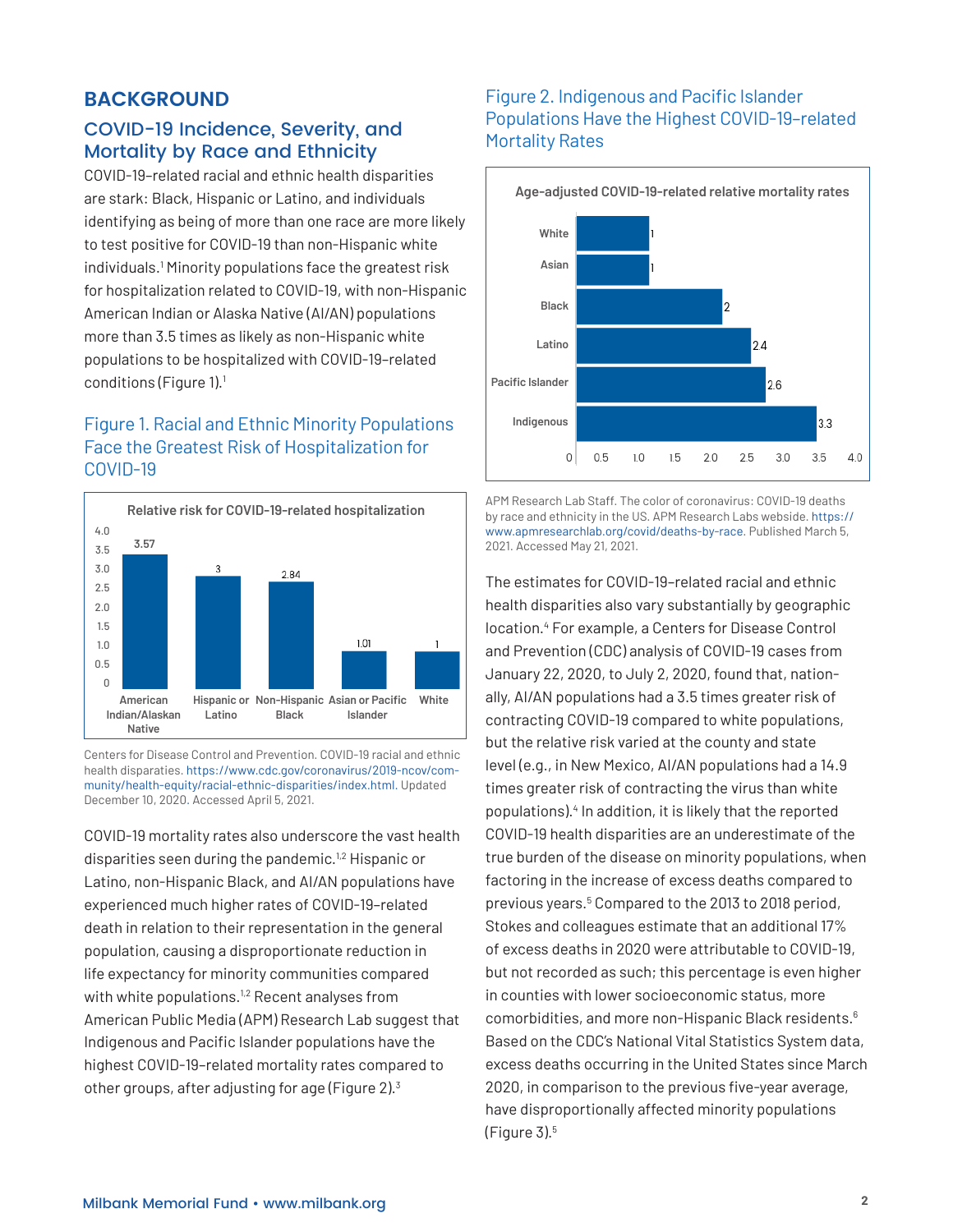## Figure 3. Asians Had the Highest Percentage Increase in Excess Deaths in 2020



Data derived from Rossen LM, Branum AM, Ahmad FB, Sutton P, Anderson RN. Excess deaths associated with COVID-19, by age and race and ethnicity - United States, January 26-October 3, 2020. *MMWR Morb Mortal Wkly Rep.* 2020;69(42):1522-1527. doi: 10.15585/mmwr.mm6942e2.

Tracking data suggests that the racial and ethnic health disparities seen in COVID-19 incidence, severity, and mortality persist in efforts to vaccinate and protect against the virus.<sup>7-10</sup> However, as of May 21, 2021, the CDC reported that race and ethnicity data were only available for 56% of vaccine recipients who had received at least one dose, making it difficult to fully identify disparities in vaccination efforts, and to plan mitigation strategies to reduce the further inequities from COVID-19[.10](#page-8-7)

Health disparities exist in other marginalized populations as well, including low-income communities, older adults, individuals with special health care needs (including developmental or intellectual disabilities, serious mental illness, or dementia), pregnant women, children, and people living in rural or inner-city areas, nursing homes, or other congregate settings (e.g., homeless shelters, group homes, prisons; Pennsylvania Medicaid staff, personal communication).[6-](#page-8-5)[12](#page-8-8) Artiga and colleagues note these groups are not mutually exclusive, and there can be subgroup variations in the degree of health disparities experienced by individuals within these groups.<sup>[9](#page-8-9)</sup>

## Factors Underlying COVID-19 Health **Disparities**

Racial and ethnic COVID-19 health disparities are indicative of larger systemic and social inequities, which have been uncovered and exacerbated by the pandemic.<sup>[11](#page-8-10)</sup> These inequities span all aspects of life, from an individual's occupation, education, and income to housing and living conditions to access and use of health care and experience of systemic discrimination. The overarching disparities in these social and economic indicators of health put communities of color at greater risk for contracting COVID-19, developing a severe COVID-19 infection, and dying from COVID-19-related factors.<sup>11</sup> Although it has been widely publicized that certain underlying health conditions (e.g., smoking, type 2 diabetes mellitus, obesity) can exacerbate COVID-19 illness,[12](#page-8-8),[13](#page-8-11) additional analyses suggest that COVID-19 health disparities are more likely the result of exposure-related factors than comorbid conditions.[14](#page-8-12),[15](#page-9-0)

## **STATE STRATEGIES**

State Medicaid programs are using a two-pronged approach to address COVID-19-related health disparities: short-term strategies to address immediate needs of communities, and longer-term strategies to achieve health equity goals (Figure 4).

## Short-Term Program Changes Through Federal Regulatory Flexibility Options

Many of the strategies discussed in this report focus on emergency flexibilities that Medicaid programs have taken during COVID-19 to increase access to coverage and services and increase data use to inform care. Although not a solution to health disparities, ensuring access to Medicaid coverage and services, and using data to support decision-making, can contribute to the reduction of pre-COVID-19 and COVID-19–related health disparities.

## Expanding Access to Medicaid Coverage

Almost all state Medicaid programs have used the available emergency flexibilities granted by the Centers for Medicare and Medicaid Services to make it easier for individuals to obtain and maintain Medicaid coverage. $17$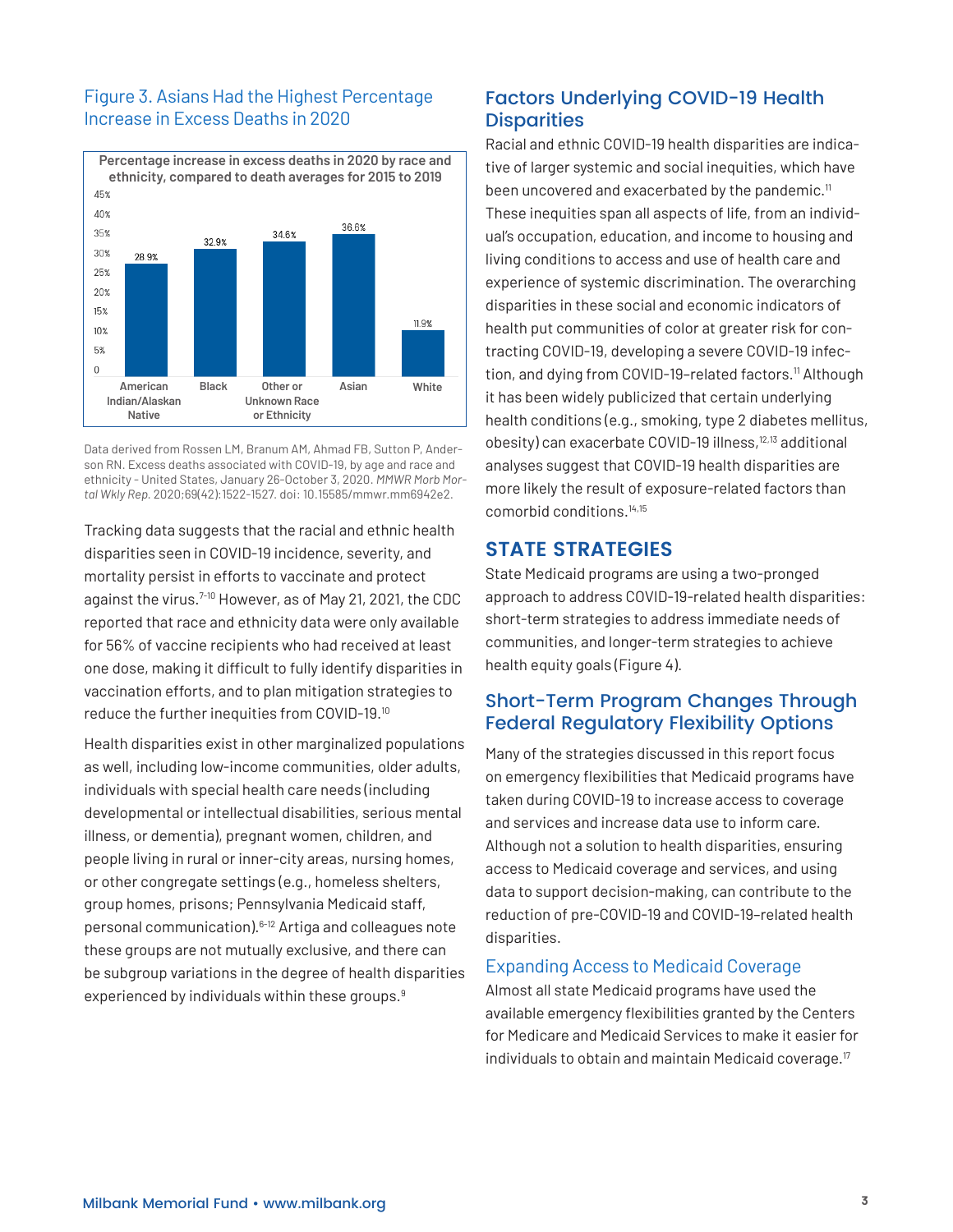## Figure 4. Medicaid Opportunities to Address COVID-19 Health Disparities



Access to Medicaid coverage enables individuals to receive affordable care and services for their health conditions and certain social needs, and, as of the onset of the pandemic, receive targeted education and infor-mation regarding COVID-19 prevention and treatment.<sup>[18](#page-9-2)</sup>

Medicaid agencies have changed eligibility criteria, with particular attention to populations that have experienced greater COVID-19–related health disparities (e.g., racial and ethnic minorities, including immigrant populations and subpopulations such as children and pregnant women)[.17](#page-9-1) Key opportunities for Medicaid programs to expand eligibility include:

- Changes to income eligibility criteria
- 12-month continuous eligibility for children
- 12-month postpartum coverage
- Lawfully present children and pregnant women
- COVID-19 testing and treatment for uninsured populations
- Out-of-state and non-state residents
- Incarcerated populations
- Medicaid expansion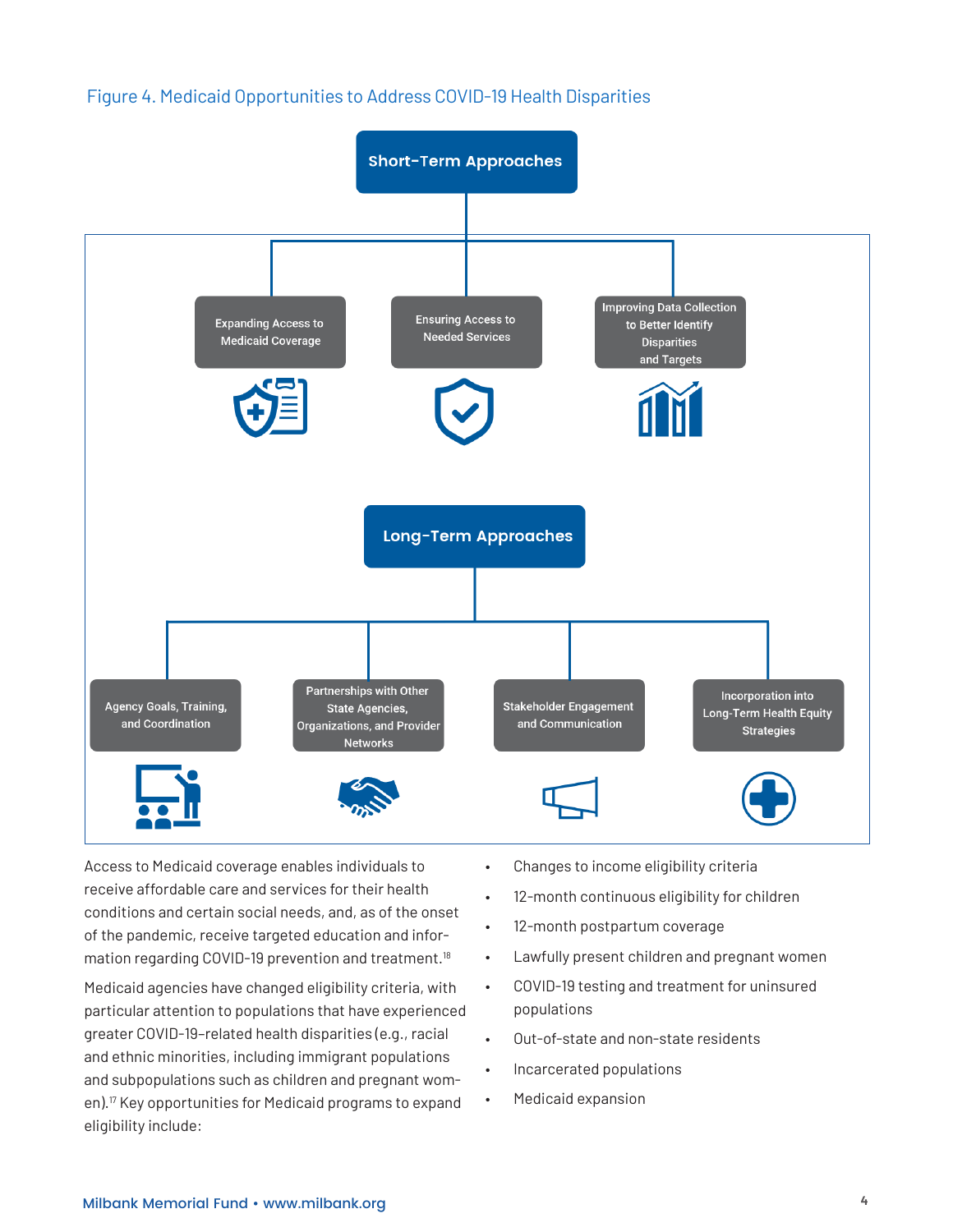Even for eligible individuals, the application and enrollment process can be burdensome and prohibitive for those seeking Medicaid coverage.<sup>[19,](#page-9-3)20</sup> Under federal COVID-19 public health emergency (PHE) policy options, state Medicaid programs have several opportunities to reduce barriers to enrollment, including:

- Adopting presumptive eligibility that grants temporary Medicaid coverage to those who likely qualify
- Allowing for self-attestation of application information, which allows members to provide supporting information without it being verified by the Medicaid program prior to enrollment
- Conducting post enrollment verification of conflicting information, which allows for quick enrollment of applicants without verifying eligibility criteria before providing health care coverage
- Widening reasonable compatibility standards, which allows for more variability between self-attested and electronic source data
- Extending reasonable opportunity periods in which members can provide additional documentation to support eligibility
- Suspending the eligibility redetermination process and electing to automatically extend Medicaid coverage for a specific period of time
- Taking action to simplify and streamline the Medicaid application, such as using online applications, reducing application length, and allowing for integrated application processing for families

As the PHE slowly draws to a close, Medicaid programs have the option to adopt these COVID-19–related actions as long-term strategies to expand access to Medicaid coverage, but to do so may require submission of a state plan amendment or Section 1115 waiver.

#### Ensuring Access to Needed Services

In efforts to address COVID-19–related health disparities, Medicaid programs have largely focused on maintaining access to services by amending covered service policies, offering administrative and financial support to providers, easing beneficiary cost-sharing and premium requirements, and leveraging existing managed care contracts. Key opportunities for Medicaid programs to support access to covered services include:

- Relaxing telehealth coverage criteria and expanding services allowable through telehealth
- Expanding access to mental and behavioral health services (e.g., coverage of peer supports)
- Supporting maternal health by expanding coverage of supporting services (e.g., doulas, community health workers, peer supports, out-of-hospital births)
- Providing housing-related services (e.g., covering temporary housing)
- Addressing food security (e.g., expanding home-delivered meal services)
- Connecting members to social services (e.g., North Carolina's NCCARE360 website)
- Increasing language access (e.g., providing additional reimbursement for language-access services)
- Reimbursing vaccine administration (e.g., enhanced reimbursement for COVID-19 vaccine administration)

Medicaid programs can also play an important role in ensuring beneficiaries have adequate access to services by providing payment support stabilization options to providers facing closure due to decline in revenue related to the pandemic (e.g., advance interim payments, retainer payments); offering education and technical support on how to safely provide care amidst a pandemic (e.g., infection control); relaxing provider regulatory requirements; and promoting the use of community-based providers (e.g., community health workers).<sup>[17](#page-9-1),[20](#page-9-4)-[24](#page-9-5)</sup>

Medicaid managed care plans, in partnership with state Medicaid agencies, can play a substantial role in the pre-vention and mitigation of COVID-19 health disparities.<sup>[25](#page-9-6)</sup> These entities have robust health data tracking systems and established partnerships to promote connection to needed health and social services.<sup>25</sup> Using managed care contracting, payment, and other levers, state Medicaid programs have several opportunities to address COVID-19 health disparities, including:

- A requirement for plans to qualify for the National Committee for Quality Assurance's [multicultural](https://www.ncqa.org/programs/health-plans/multicultural-health-care-mhc/)  [distinction](https://www.ncqa.org/programs/health-plans/multicultural-health-care-mhc/)
- Value-added and "in lieu of" services to offer additional benefits (e.g., food assistance, enhanced case management outreach, provision of personal protective equipment)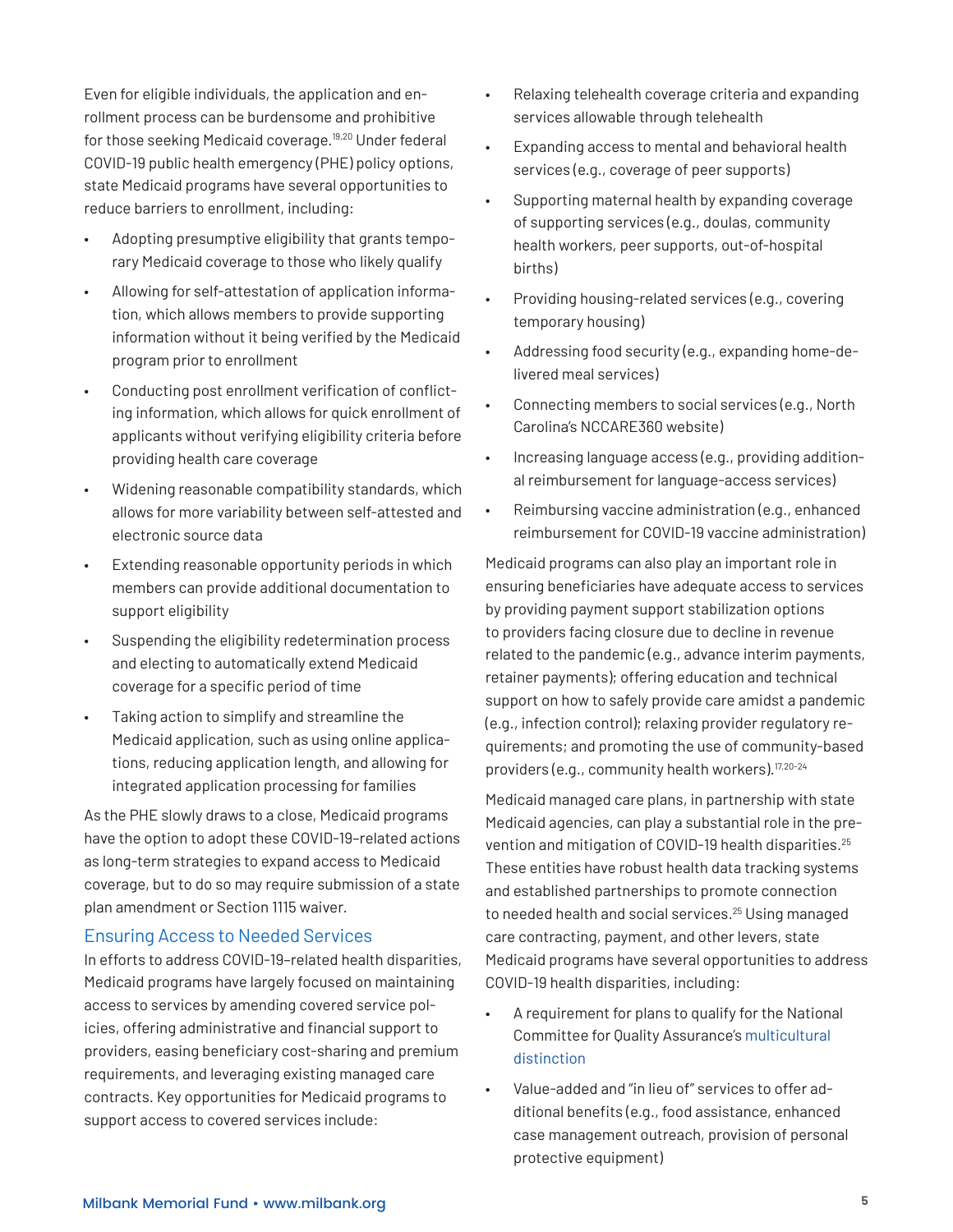- Quality metrics to focus on health disparities related to COVID-19 (e.g., Ohio Medicaid's managed care contract [requirements\)](https://medicaid.ohio.gov/wps/portal/gov/medicaid/resources-for-providers/managed-care/mc-policy/managed-care-agreements/managed-care-agreements)
- Provider payments to provide short-term financial support
- Beneficiary outreach to provide additional support, education, and connection to services
- Integration of COVID-19 vaccine administration into capitation rates

## Improving Data Collection to Better Identify Disparities and Target Interventions

Granular, real-time data are critical to the identification of COVID-19–related health disparities as well as to inform targeted outreach and mitigation strategies for minority and marginalized communities experiencing disproportionate health effects from COVID-19. However, data collection, particularly within the Medicaid population, can be difficult as it's common to have missing or incomplete data, particularly related to race and ethnicity.[26](#page-9-7) A specific focus on data elements that can be stratified by the areas of COVID-19–related disparities (e.g., race, ethnicity, age, gender, geography, residence type), coupled with use of innovative techniques (e.g., using choice architecture to increase response rates) to increase the accuracy and granularity of data captured, can help state Medicaid agencies more effectively target efforts to reduce COVID-19–related health disparities. Collection of data should be partnered with strategies to make findings actionable, such as the use of health equity metrics and dashboards, the work of COVID-19 health equity task forces, and COVID-19 vaccine administration. For example, the California Department of Health uses a health equity metric (California Healthy Places Index) to address COVID-19 health disparities and county readiness to relax COVID-19 mitigation strategies.[27-](#page-9-8)[29](#page-10-0)

## Continued Focus on Long-Term Efforts to Address Deeply Rooted Systemic Biases and Increase Health Equity

Maintaining and creating access to coverage, health and social services, and accurate data have been essential components for Medicaid programs addressing COVID-19–related health disparities. Strong leadership, a willingness to examine internal policies and procedures through a health equity lens, and the engagement of

## STATE EXAMPLE: PENNSYLVANIA

In response to COVID-19, Pennsylvania Medicaid collaborated with six academic health partners to create Regional Health Care Collaboration teams (RHCC) to work in six regions across the state In partnership with 11 health systems, the RHCC teams received advance payments to deploy rapid response and strike teams to the almost 1,900 skilled nursing facilities, personal care homes, and assisted living facilities across the state These facilities provide services to approximately 120,000 individuals, many of whom have Medicaid coverage. The RHCC teams were originally supported through CARES Act funding, with 12% of funding tied to performance metrics that would have to be paid back by academic health partners if metrics were not met. The overall program goal was to reduce mortality by 70% from that of the first three months of the pandemic. The program also had goals related to testing, dividing facility residents into cohorts, and onsite consultation. In addition to this work, Pennsylvania Medicaid has created Regional Accountable Health Councils that are focused on closing regional disparities and creating linkages to resources to address social health risk factors within each region. Pennsylvania Medicaid continues to work to increase health equity through managed care pay-for-performance incentives related to postpartum care, controlling blood pressure, and addressing poor control of diabetes (Pennsylvania Medicaid staff, personal communication).

beneficiaries and providers in this mission, have bolstered efforts by Medicaid programs to increase health equity.

#### Agency Goals, Training, and Coordination

Clearly articulated health equity goals supported by strong leadership are necessary to gain forward momentum in reducing the health disparities from COVID-19 and those persisting beyond the PHE.<sup>[30](#page-10-1),31</sup> In addition, state Medicaid programs can turn an eye inward and examine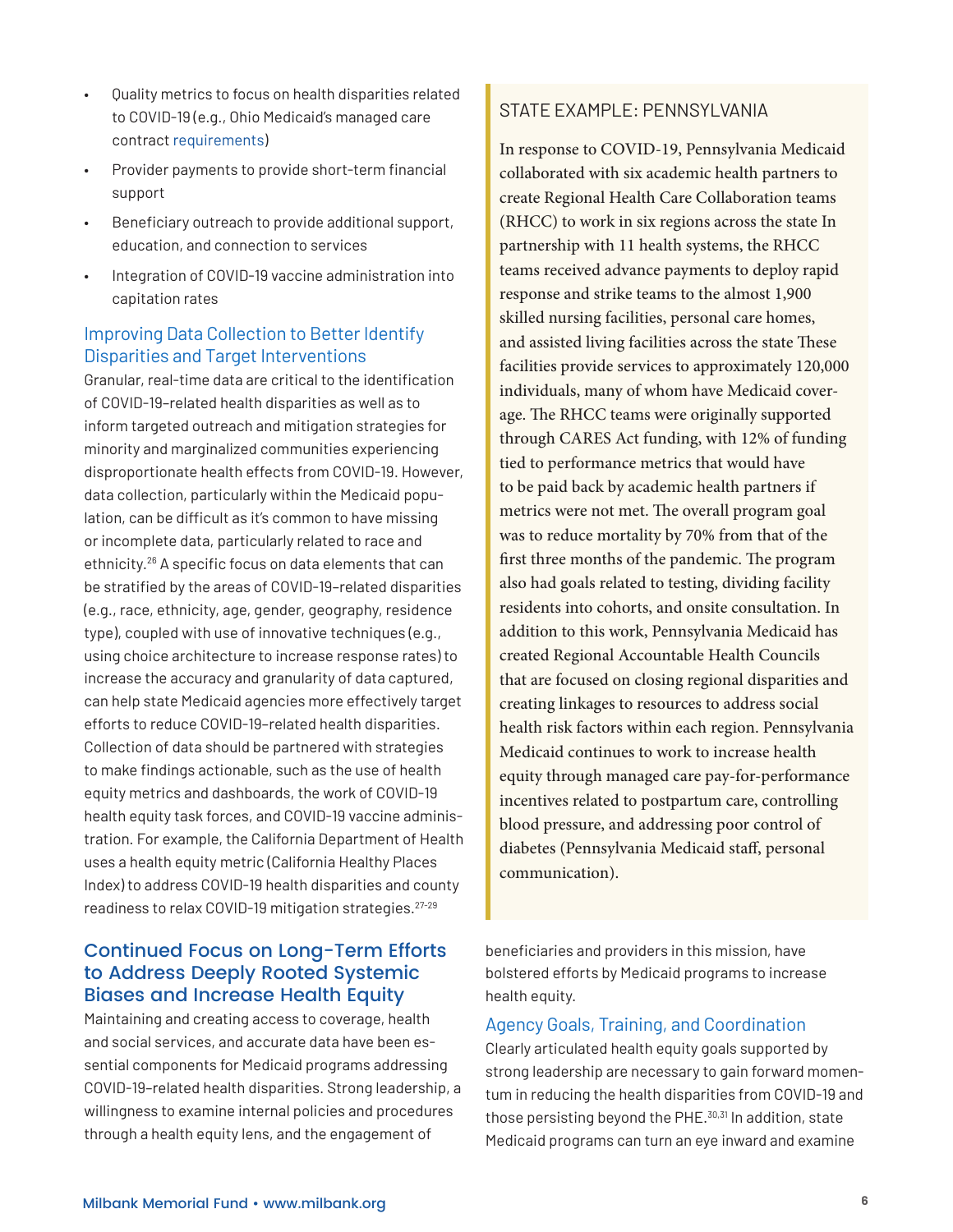how internal state structures and processes may be exacerbating health disparities. For example, Wisconsin Medicaid has had a cultural competency committee for several years and has required staff to go through annual equity and inclusion training (Wisconsin Medicaid staff, personal communication). They have recently expanded these efforts, led by an Equity and Inclusion Committee (Wisconsin Medicaid staff, personal communication). Appointing an equity coordinator or team responsible for guiding the agency's COVID-19 response may also be helpful for state Medicaid programs working to reduce the health disparities from COVID-19[.32](#page-10-3) For example, North Carolina Medicaid uses a dedicated work group to focus on incorporating health equity into all of the program's initiatives and work streams (North Carolina Medicaid staff, personal communication).

## STATE FXAMPLE: NORTH CAROLINA

North Carolina Medicaid has used a blended approach to addressing COVID-19 health disparities by integrating short-term actions into longer-term health equity goals. North Carolina Medicaid COVID-19 response efforts focus on four key areas (prevention, testing, contact tracing, and supports for isolation and quarantine), all supported by a work group focused on historically marginalized populations (North Carolina Medicaid staff, personal communication). The state's Medicaid program used braided funding to offer various payment strategies to support providers, such as rate increases, interim payments, and supplemental payment for inpatient services.<sup>33</sup> For longer-term efforts, the state of North Carolina fast-tracked the rollout of its NCCARE360 statewide technology platform to connect health care and human services (North Carolina Medicaid staff, personal communication). The platform provides a single access point for the state's 211 system, integrates other resource directories, and creates an electronic referral system for health and human service providers to communicate, send, and receive referrals[.34](#page-10-8) 

#### **Partnerships**

Partnerships with other state agencies, managed care organizations, community-based organizations, and provider networks can extend and accelerate state Medicaid efforts to address health disparities. In particular, partnerships with trusted leaders of minority and marginalized communities might create opportunities for effective and targeted COVID-19–related health disparity mitigation strategies. Kentucky and Virginia Medicaid programs have leveraged interagency partnerships to target populations that might be newly eligible for Medicaid coverage, either because of a change in an individual's employment status or a change in the state's Medicaid eligibility criteria under federal COVID-19 regulatory flexibilities.[35](#page-10-4) North Carolina Medicaid partnered with the state's public health agency to quickly stand up testing sites in communities with historically marginalized populations, using a data-driven approach to identify populations at greatest risk for COVID-19 (North Carolina Medicaid staff, personal communication).

#### Stakeholder Engagement and Communication

The communities most affected by COVID-19 can benefit from targeted, culturally and linguistically appropriate communication on COVID-19 prevention and mitigation strategies. Medicaid programs can identify and partner with local knowledge brokers to facilitate awareness, understanding, acceptance, and engagement with COVID-19–related information. For example, Washington State issued emergency contracts with community-based organizations to provide COVID-19 language and outreach services that were culturally relevant and linguistically appropriate[.36](#page-10-5) Wisconsin's Division of Public Health awarded grant funding to nine community-based organizations in historically underserved communities to support proactive messaging around COVID-19 testing and vaccinations (Wisconsin Medicaid staff, personal communication).

In addition, health care and social services providers can play a critical role in promoting and achieving health equity among the Medicaid population.<sup>37</sup> But implicit biases held by providers may disproportionately affect health outcomes of beneficiaries from minority and marginalized groups.[37](#page-10-6) In efforts to reduce COVID-19– related health disparities and those that persist after the end of the PHE, state Medicaid programs could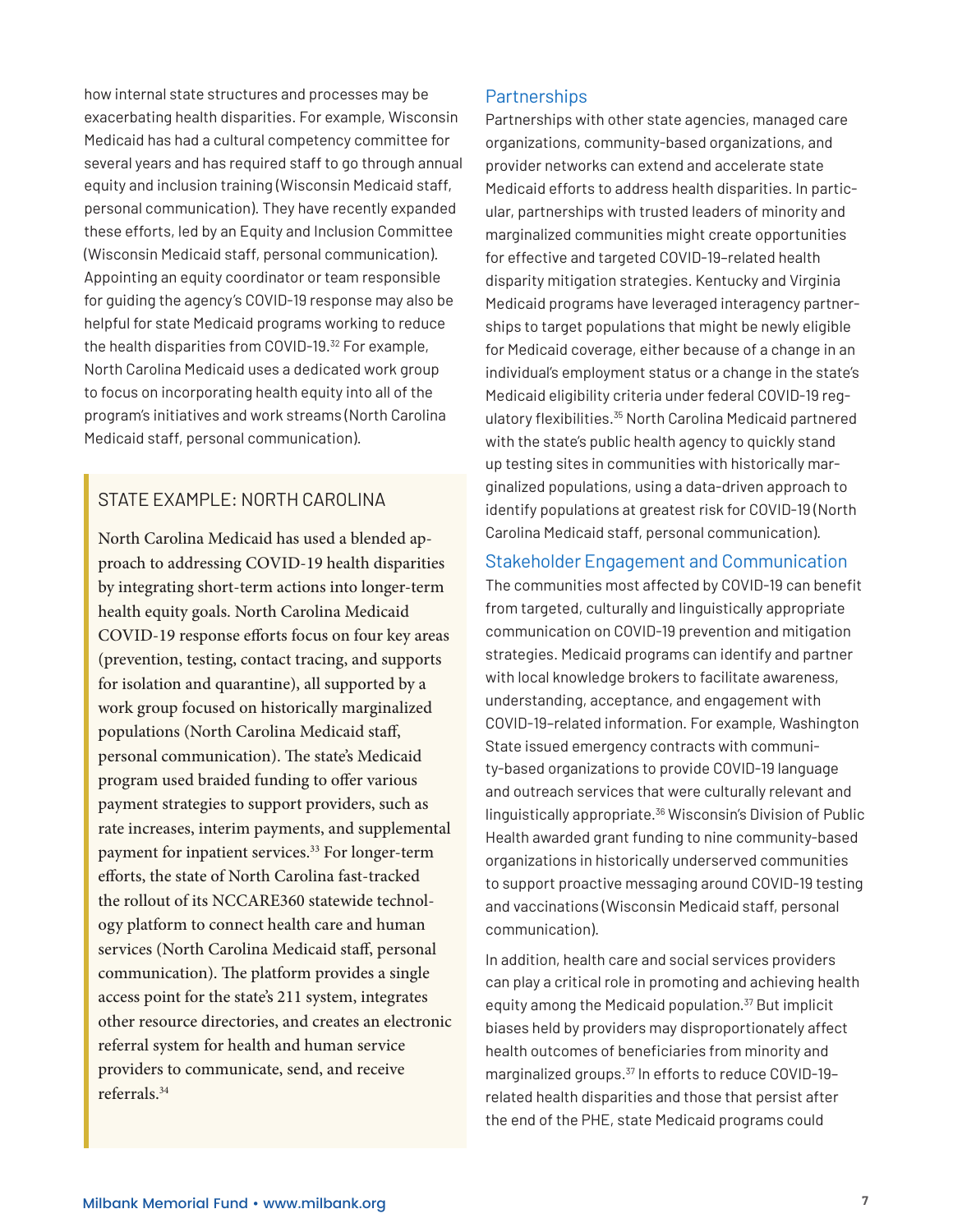consider partnering with provider communities to provide antibias and communication skills training to increase the ability of providers to be aware of bias and how they can affect care, and to increase the ability of health care delivery systems to be culturally sensitive. [38](#page-10-9)[-41](#page-10-10)

## Incorporation into Long-Term Equity Strategies

The health disparities from COVID-19 reflect broader systemic health disparities that existed prior to the PHE,<sup>1</sup> and several state Medicaid programs have preexisting efforts to increase health equity across beneficiaries (e.g., states participating in the Robert Wood Johnson Foundation-funded Advancing Health Equity: Leading Care, Payment, and Systems Transformation program; requiring managed care organizations to stratify HEDIS measures by race, ethnicity, age, gender, individuals with disabilities, individuals with serious mental illness, geography, long-term services and supports needs, and primary language spoken).[42](#page-10-11)[,43](#page-11-0) State Medicaid strategies to reduce COVID-19–related health disparities can be integrated into these long-term efforts to address systemic inequities.<sup>37</sup> However, in rapidly changing policy environments, Medicaid programs may find value in reflecting on how COVID-19-related policy changes are lessening or worsening COVID-19–related health disparities and health disparities in general, by carefully examining the opportunities discussed in this brief through a health-equity lens. Medicaid programs may also consider what internal structural and policy components that were implemented in response to COVID-19 could fuel further innovation and advancement of long-term health equity goals.

## New Opportunities for Medicaid Programs Under the American Rescue Plan Act

The passage of the American Rescue Plan Act (ARPA) created additional opportunities for state Medicaid programs to further work to reduce health disparities related to COVID-19.[44](#page-11-1) Most notably, the ARPA created additional, temporary incentives for states to expand access to Medicaid, targeting the 12 states that have not yet done so.<sup>44</sup> The ARPA also created a new state plan option

for Medicaid programs to create 12-month eligibility for postpartum women, which is a significant expansion from the current 60-day coverage option,<sup>44</sup> and reflects the efforts of at least eight Medicaid programs to expand coverage for post-partum women through Section 1115 waiver flexibilities.

## **CONCLUSION**

Although the strategies presented in this brief for state Medicaid programs to address COVID-19–related health disparities are not a cure-all for systemic racism and inequities, they provide a point of reference to reflect on how institutional policies and procedures may be disproportionately affecting the most vulnerable communities across the nation. As we continue to learn more about how systemic health disparities can be identified, addressed, and prevented, state Medicaid programs can use the ideas presented here to take initial, immediate, and actionable steps toward health equity within the COVID-19 PHE and beyond. Although there is an urgent need to mitigate the disproportionate effects of the pandemic on marginalized groups, there is also a broader need to understand and address problems within the underlying and inequitable systems.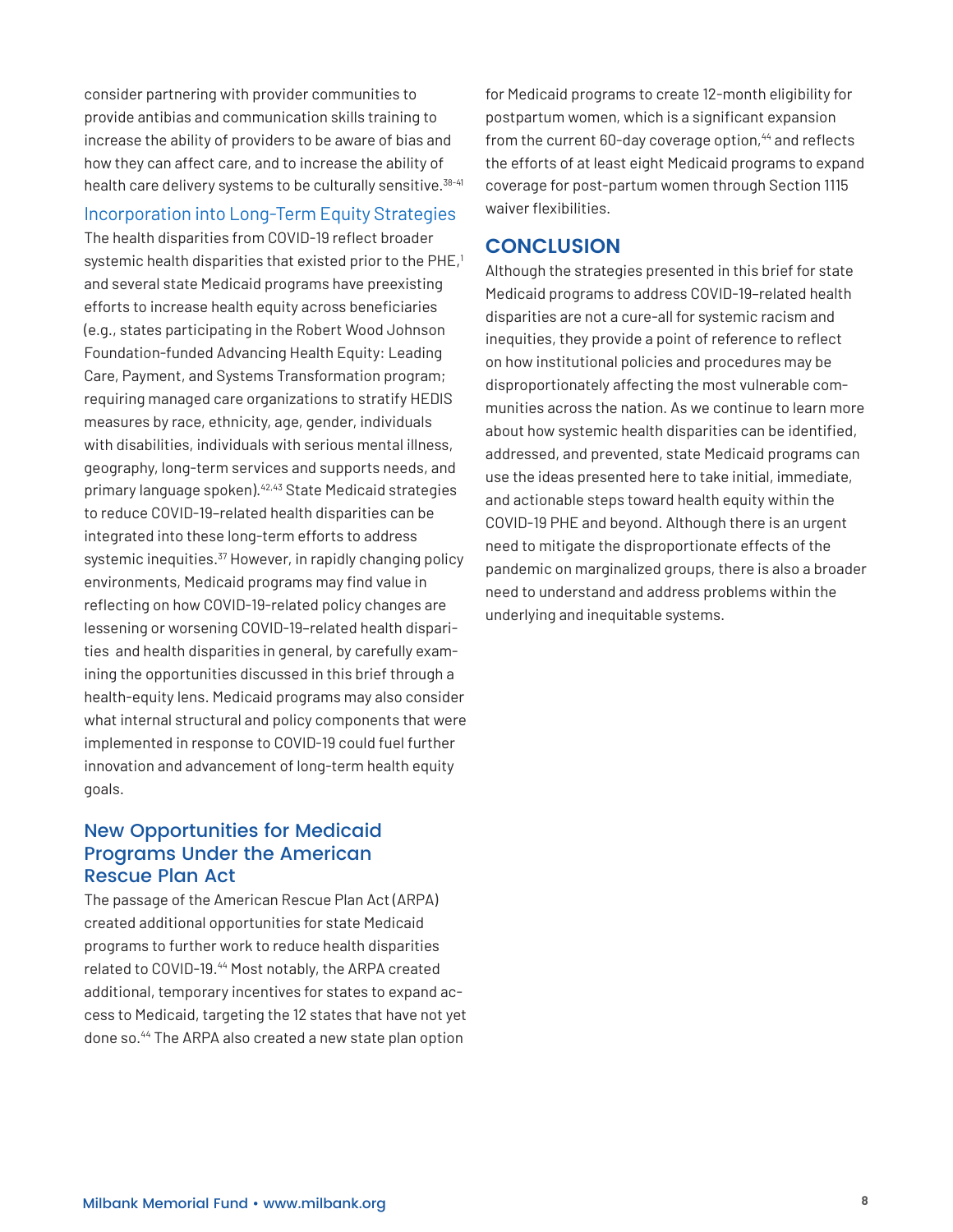## **NOTES**

- <span id="page-8-0"></span>1. Centers for Disease Control and Prevention. COVID-19 racial and ethnic health disparities.CDC website. [https://](https://www.cdc.gov/coronavirus/2019-ncov/community/health-equity/racial-ethnic-disparities/index.html) [www.cdc.gov/coronavirus/2019-ncov/community/health-equity/racial-ethnic-disparities/index.html](https://www.cdc.gov/coronavirus/2019-ncov/community/health-equity/racial-ethnic-disparities/index.html). Updated December 10, 2020. Accessed April 5, 2021.
- <span id="page-8-1"></span>2. Andrasfay T, Goldman N. Reductions in 2020 US life expectancy due to COVID-19 and the disproportionate impact on the Black and Latino populations. *Proc Natl Acad Sci U S A.* 2021;118(5):e2014746118. doi: 10.1073/ pnas.2014746118.
- <span id="page-8-2"></span>3. APM Research Lab Staff. The color of coronavirus: COVID-19 deaths by race and ethnicity in the US. APM Research Lab Website. <https://www.apmresearchlab.org/covid/deaths-by-race>. Published March 5, 2021. Accessed May 21, 2021.
- <span id="page-8-3"></span>4. Hatcher SM, Agnew-Brune C, Anderson M, et al. COVID-19 among American Indian and Alaska Native persons —23 states, January 31-July 3, 2020. *MMWR Morb Mortal Wkly Rep.* 2020;69(34):1166-1169. doi:10.15585/mmwr. mm6934e1.
- <span id="page-8-4"></span>5. Rossen LM, Branum AM, Ahmad FB, Sutton P, Anderson RN. Excess deaths associated with COVID-19, by age and race and ethnicity—United States, January 26-October 3, 2020. *MMWR Morb Mortal Wkly Rep.* 2020;69(42):1522- 1527. doi: 10.15585/mmwr.mm6942e2.
- <span id="page-8-5"></span>6. Stokes AC, Lundberg DJ, Elo IT, Hempstead K, Bor J, Preston SH. COVID-19 and excess mortality in the United States: a county-level analysis. *PLoS Med.* 2021; 18(5): e1003571. doi:10.1371/journal.pmed.1003571.
- <span id="page-8-6"></span>7. Ndugga N, Pham O, Hill L, Artiga S. Latest data on COVID-19 vaccinations race/ethnicity. Kaiser Family Foundation. <https://www.kff.org/coronavirus-covid-19/issue-brief/latest-data-on-covid-19-vaccinations-race-ethnicity/>. Published June 16, 2021. Accessed May 21, 2021.
- 8. National Academy for State Health Policy. How states collect data, report, and act on COVID-19 racial and ethnic disparities. NASHP website.<https://www.nashp.org/how-states-report-covid-19-data-by-race-and-ethnicity/>. Updated April 19, 2021. Accessed December 17, 2020.
- <span id="page-8-9"></span>9. Kaiser Family Foundation. State COVID-19 data and policy actions. Kaiser Family Foundation website. [https://www.](https://www.kff.org/coronavirus-covid-19/issue-brief/state-covid-19-data-and-policy-actions/) [kff.org/coronavirus-covid-19/issue-brief/state-covid-19-data-and-policy-actions/](https://www.kff.org/coronavirus-covid-19/issue-brief/state-covid-19-data-and-policy-actions/). Accessed January 20, 2021.
- <span id="page-8-7"></span>10. Centers for Disease Control and Prevention. Demographic characteristics of people receiving COVID-19 vaccinations in the United States. CDC website. https://covid.cdc.gov/covid-data-tracker/#vaccination-demographic. Updated June 22, 2021. Accessed May 21, 2021.
- <span id="page-8-10"></span>11. Centers for Disease Control and Prevention. Health equity considerations and racial and ethnic minority groups. CDC website. <https://www.cdc.gov/coronavirus/2019-ncov/community/health-equity/race-ethnicity.html>. Updated April 19, 2021. Accessed December 16, 2020.
- <span id="page-8-8"></span>12. Centers for Disease Control and Prevention. COVID-19: people with certain medical conditions.CDC website. <https://www.cdc.gov/coronavirus/2019-ncov/need-extra-precautions/people-with-medical-conditions.html>. Updated May 13, 2021. Accessed February 1, 2021.
- <span id="page-8-11"></span>13. Bion XS. COVID-19 shines a harsh light on racial and ethnic health disparities. *California Health Care Foundation Blog.* April 13, 2020. <https://www.chcf.org/blog/covid-19-shines-harsh-light-racial-ethnic-health-disparities/>. Accessed January 21, 2021.
- <span id="page-8-12"></span>14. Mackey K, Ayers CK, Kondo KK, et al. Racial and ethnic disparities in COVID-19-related infections, hospitalizations, and deaths: a systematic review. *Ann Intern Med.* Published online December 1, 2020. doi:10.7326/M20-6306.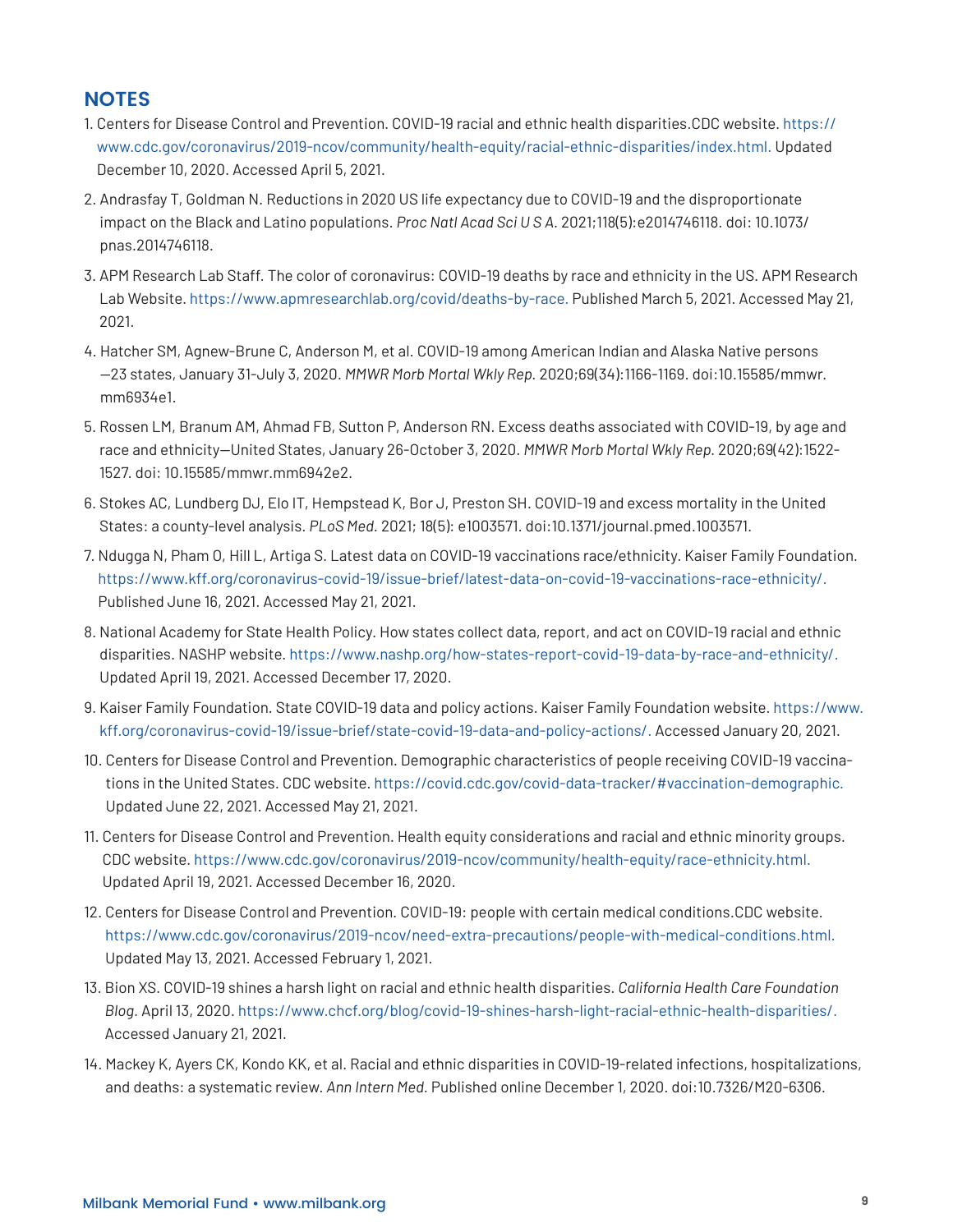- <span id="page-9-0"></span>15. Selden TM, Berdahl TA. COVID-19 and racial/ethnic disparities in health risk, employment, and household composition. *Health Aff (Millwood).* 2020;39(9):1624-1632. doi: 10.1377/hlthaff.2020.00897.
- 16. Centers for Disease Control and Prevention. COVID-19 vaccine: helps protect you from getting COVID-19. 2021; [https://www.cdc.gov/coronavirus/2019-ncov/vaccines/index.html](https://www.cdc.gov/coronavirus/2019-ncov/vaccines/effectiveness/work.html). Accessed April 5, 2021.
- <span id="page-9-1"></span>17. Gifford K, Lashbrook A, Barth S, et al. State Medicaid Programs Respond to Meet COVID-19 Challenges: Results From a 50-State Medicaid Budget Survey for State Fiscal Years 2020 and 2021. Washington, DC: Kaiser Family Foundation; 2020. [https://www.kff.org/medicaid/report/state-medicaid-programs-respond-to-meet-covid-19](https://www.kff.org/medicaid/report/state-medicaid-programs-respond-to-meet-covid-19-challenges/) [challenges/.](https://www.kff.org/medicaid/report/state-medicaid-programs-respond-to-meet-covid-19-challenges/) Accessed December 14, 2020.
- <span id="page-9-2"></span>18. Cross-Call J. Medicaid expansion has helped narrow racial disparities in health coverage and access to care. Center on Budget and Policy Priorities website. [https://www.cbpp.org/research/health/medicaid-expan](https://www.cbpp.org/research/health/medicaid-expansion-has-helped-narrow-racial-disparities-in-health-coverage-and)[sion-has-helped-narrow-racial-disparities-in-health-coverage-and.](https://www.cbpp.org/research/health/medicaid-expansion-has-helped-narrow-racial-disparities-in-health-coverage-and) Published October 21, 2020. Accessed January 21, 2021.
- <span id="page-9-3"></span>19. Schubel J, Wagner J. State Medicaid changes can improve access to coverage and care during and after COVID-19 crisis. Center on Budget and Policy Priorities website*.* [https://www.cbpp.org/research/health/state-medicaid](https://www.cbpp.org/research/health/state-medicaid-changes-can-improve-access-to-coverage-and-care-during-and-after)[changes-can-improve-access-to-coverage-and-care-during-and-after](https://www.cbpp.org/research/health/state-medicaid-changes-can-improve-access-to-coverage-and-care-during-and-after). Published September 9, 2020. Accessed January 21, 2021.
- <span id="page-9-4"></span>20. Families USA. *State Health Coverage Strategies for COVID-19.* [https://www.familiesusa.org/wp-content/up](https://www.familiesusa.org/wp-content/uploads/2020/03/COV_State-Health-Policy-Strategies-for-COVID-19-Analysis.pdf)[loads/2020/03/COV\\_State-Health-Policy-Strategies-for-COVID-19-Analysis.pdf](https://www.familiesusa.org/wp-content/uploads/2020/03/COV_State-Health-Policy-Strategies-for-COVID-19-Analysis.pdf). Accessed January 24, 2021.
- 21. Hewitt A, Fishman E, Luo W, Taylor-Penn L. *The Fierce Urgency of Now: Federal and State Policy Recommendations to Address Health Inequities in the Era of COVID-19.* Washington, DC: Center for Health Equity Action at Families USA; 2020. [https://familiesusa.org/wp-content/uploads/2020/05/HE\\_COVID-and-Equity\\_Report\\_Final.pdf](https://familiesusa.org/wp-content/uploads/2020/05/HE_COVID-and-Equity_Report_Final.pdf). Accessed January 22, 2021.
- 22. Boozang P, Serafi K. State Medicaid and CHIP strategies to respond to the COVID-19 public health crisis. State Health and Value Strategies website. [https://www.shvs.org/state-medicaid-and-chip-strategies-to-respond-to](https://www.shvs.org/state-medicaid-and-chip-strategies-to-respond-to-the-covid-19-public-health-crisis/)[the-covid-19-public-health-crisis/](https://www.shvs.org/state-medicaid-and-chip-strategies-to-respond-to-the-covid-19-public-health-crisis/). Published March 11, 2020. Accessed January 24, 2021.
- 23. State Health and Value Strategies. *Targeted Options for Increasing Medicaid Payments to Providers During COVID-19 Crisis.* Princeton, NJ: State Health and Value Strategies; 2020. [https://www.shvs.org/wp-content/up](https://www.shvs.org/wp-content/uploads/2020/04/Targeted-Options-for-Increasing-Medicaid-Payments-to-Providers-During-COVID-19-Crisis-1.pdf)[loads/2020/04/Targeted-Options-for-Increasing-Medicaid-Payments-to-Providers-During-COVID-19-Crisis-1.pdf](https://www.shvs.org/wp-content/uploads/2020/04/Targeted-Options-for-Increasing-Medicaid-Payments-to-Providers-During-COVID-19-Crisis-1.pdf). Accessed January 31, 2021.
- <span id="page-9-5"></span>24. Higgins E. States engage community health workers to combat COVID-19 and health inequities. *N*ational Academy for State Health Policy website. [https://www.nashp.org/states-engage-community-health-workers-to-combat](https://www.nashp.org/states-engage-community-health-workers-to-combat-covid-19-and-health-inequities/)[covid-19-and-health-inequities/](https://www.nashp.org/states-engage-community-health-workers-to-combat-covid-19-and-health-inequities/). Published June 22, 2020. Accessed January 24, 2021.
- <span id="page-9-6"></span>25. Hamblin A, McGinnis T, Larson M. Medicaid's role in the next phase of COVID-19 response: part I. Center for Health Care Strategies website. <https://www.chcs.org/medicaids-role-in-the-next-phase-of-covid-19-response-part-i/>. Published April 21, 2020. Accessed January 24, 2021.
- <span id="page-9-7"></span>26. Taylor S, Currans-Henry R, Thielke A, King V. *Collecting Race and Ethnicity Data in Medicaid.* Portland, OR: Center for Evidence-Based Policy, Oregon Health & Science University; 2020.
- <span id="page-9-8"></span>27. Zylla E, Bernard S. Advances in states' reporting of COVID-19 health equity data. State Health and Values Strategies website. [https://www.shvs.org/advances-in-states-reporting-of-covid-19-health-equity-data/.](https://www.shvs.org/advances-in-states-reporting-of-covid-19-health-equity-data/) Published November 6, 2020. Accessed January 24, 2021.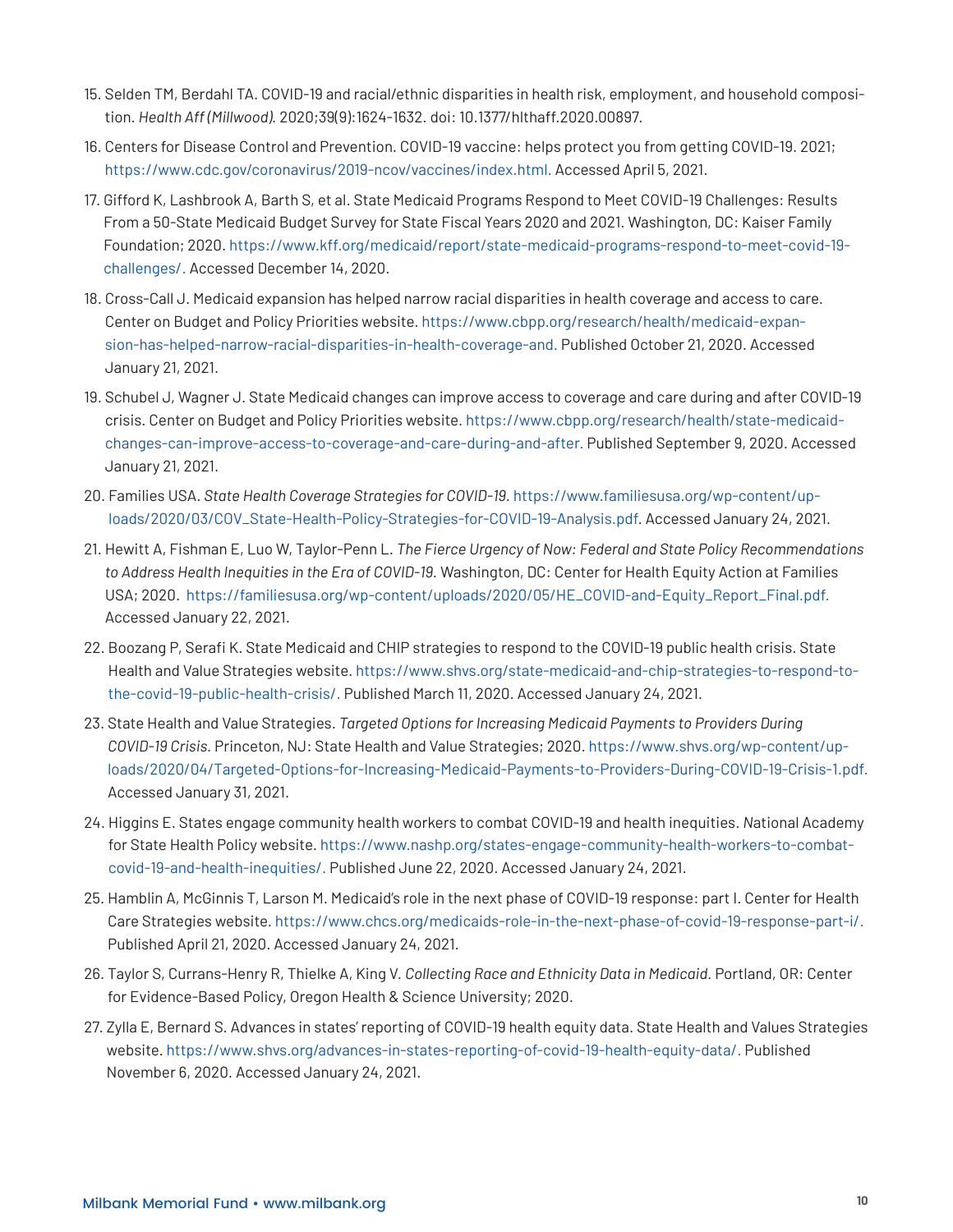- 28. Shete PB, Vargo J, Chen AH, Bibbins-Domingo K. Equity metrics: toward a more effective and inclusive pandemic response. *Health Affairs Blog*. February 3, 2021. [https://www.healthaffairs.org/do/10.1377/hblog20210202.251805/](https://www.healthaffairs.org/do/10.1377/hblog20210202.251805/full/) [full/.](https://www.healthaffairs.org/do/10.1377/hblog20210202.251805/full/) Accessed February 17, 2021.
- <span id="page-10-0"></span>29. California Department of Public Health. Blueprint for a safer economy: equity focus. California Department of Public Health website. [https://www.cdph.ca.gov/Programs/CID/DCDC/Pages/COVID-19/](https://www.cdph.ca.gov/Programs/CID/DCDC/Pages/COVID-19/CaliforniaHealthEquityMetric.aspx) [CaliforniaHealthEquityMetric.aspx](https://www.cdph.ca.gov/Programs/CID/DCDC/Pages/COVID-19/CaliforniaHealthEquityMetric.aspx). Published April 6, 2021. Accessed January 20, 2021.
- <span id="page-10-1"></span>30. Wilkins CH, Friedman EC, Churchwell AL, et al. A systems approach to addressing Covid-19 health inequities. *NEJM Catalyst.* 2021;2(1). doi: 10.1056/cat.20.0374.
- <span id="page-10-2"></span>31. Patel S, Smithey A, Tuck K, McGinnis T. *Leveraging Value-Based Payment Approaches to Promote Health Equity: Key Strategies for Health Care Payers.* Chicago, IL: Advancing Health Equity; 2021. [https://www.chcs.org/media/](https://www.chcs.org/media/Leveraging-Value-Based-Payment-Approaches-to-Promote-Health-Equity-Key-Strategies-for-Health-Care-Payers_Final.pdf) [Leveraging-Value-Based-Payment-Approaches-to-Promote-Health-Equity-Key-Strategies-for-Health-Care-](https://www.chcs.org/media/Leveraging-Value-Based-Payment-Approaches-to-Promote-Health-Equity-Key-Strategies-for-Health-Care-Payers_Final.pdf)[Payers\\_Final.pdf](https://www.chcs.org/media/Leveraging-Value-Based-Payment-Approaches-to-Promote-Health-Equity-Key-Strategies-for-Health-Care-Payers_Final.pdf). Accessed January 20, 2021.
- <span id="page-10-3"></span>32. Kennedy H. How Medicaid directors are committing to advancing equity. National Association of Medicaid Directors website. [https://medicaiddirectors.org/blog/2020/12/how-medicaid-directors-are-committing-to-ad](https://medicaiddirectors.org/blog/2020/12/how-medicaid-directors-are-committing-to-advancing-equity/)[vancing-equity/](https://medicaiddirectors.org/blog/2020/12/how-medicaid-directors-are-committing-to-advancing-equity/). Accessed January 21, 2021.
- <span id="page-10-7"></span>33. Gould G. Medicaid agencies implement innovative outreach strategies: lessons from Kentucky and Virginia. National Academy for State Health Policy website. [https://www.nashp.org/medicaid-agencies-implement-inno](https://www.nashp.org/medicaid-agencies-implement-innovative-outreach-strategies-lessons-from-kentucky-and-virginia/)[vative-outreach-strategies-lessons-from-kentucky-and-virginia/](https://www.nashp.org/medicaid-agencies-implement-innovative-outreach-strategies-lessons-from-kentucky-and-virginia/). Accessed January 24, 2021.
- <span id="page-10-8"></span>34. NCCARE360. NCCARE360: building connections for a healthier North Carolina. NCCARE360 website. https:// nccare360.org/. Accessed February 5, 2021.
- <span id="page-10-4"></span>35. Gould G. Medicaid agencies implement innovative outreach strategies: lessons from Kentucky and Virginia. National Academy for State Health Policy. 2020; [https://www.nashp.org/medicaid-agencies-implement-innova](https://www.nashp.org/medicaid-agencies-implement-innovative-outreach-strategies-lessons-from-kentucky-and-virginia/)[tive-outreach-strategies-lessons-from-kentucky-and-virginia/.](https://www.nashp.org/medicaid-agencies-implement-innovative-outreach-strategies-lessons-from-kentucky-and-virginia/) Accessed January 24, 2021.
- <span id="page-10-5"></span>36. Patel S, McGinnis T. Inequities amplified by COVID-19: opportunities for Medicaid to address health disparities. *Health Affairs Blog.* May 29, 2020. <https://www.healthaffairs.org/do/10.1377/hblog20200527.351311/full/>. Accessed February 17, 2021.
- <span id="page-10-6"></span>37. Farley JH, Hines J, Lee NK, et al. Promoting health equity in the era of COVID-19. *Gynecol Oncol.* 2020;158(1):25-31. doi: 10.1016/j.ygyno.2020.05.023.
- <span id="page-10-9"></span>38. Camhi N, Mistak D, Wachino V. *Medicaid's Evolving Role in Advancing the Health of People Involved in the Justice System.* New York, NY: The Commonwealth Fund; 2020. https://www.commonwealthfund.org/sites/default/ files/2020-11/Camhi\_Medicaid\_role\_health\_justice\_system\_ib.pdf. Accessed January 22, 2021.
- 39. Blumenthal D, Fowler E, Abrams MK, Collins SR. The crises—and opportunities—of the COVID-19 pandemic. *N Engl J Med.* Published online July 22, 2020. [https://www.commonwealthfund.org/publications/journal-arti](https://www.commonwealthfund.org/publications/journal-article/2020/jul/crises-and-opportunities-covid-19-pandemic)[cle/2020/jul/crises-and-opportunities-covid-19-pandemic](https://www.commonwealthfund.org/publications/journal-article/2020/jul/crises-and-opportunities-covid-19-pandemic). Accessed January 21, 2021.
- 40. Butler SM. Four COVID-19 lessons for achieving health equity. *JAMA.* 2020;324(22):2245-2246. doi:10.1001/ jama.2020.23553.
- <span id="page-10-10"></span>41. America's Health Insurance Plans. Health insurance providers respond to coronavirus (COVID-19). AHIP website. [https://www.ahip.org/health-insurance-providers-respond-to-coronavirus-covid-19/.](https://www.ahip.org/health-insurance-providers-respond-to-coronavirus-covid-19/) Published April 8, 2021. Accessed January 20, 2021.
- <span id="page-10-11"></span>42. Bailit Health. *How States Can Use Measurement as a Foundation for Tackling Health Disparities in Medicaid Managed Care.* State Health and Value Strategies; 2019. [https://www.shvs.org/wp-content/uploads/2019/06/Equity-](https://www.shvs.org/wp-content/uploads/2019/06/Equity-Measures-Brief-FINAL.pdf)[Measures-Brief-FINAL.pdf](https://www.shvs.org/wp-content/uploads/2019/06/Equity-Measures-Brief-FINAL.pdf). Accessed January 21, 2021.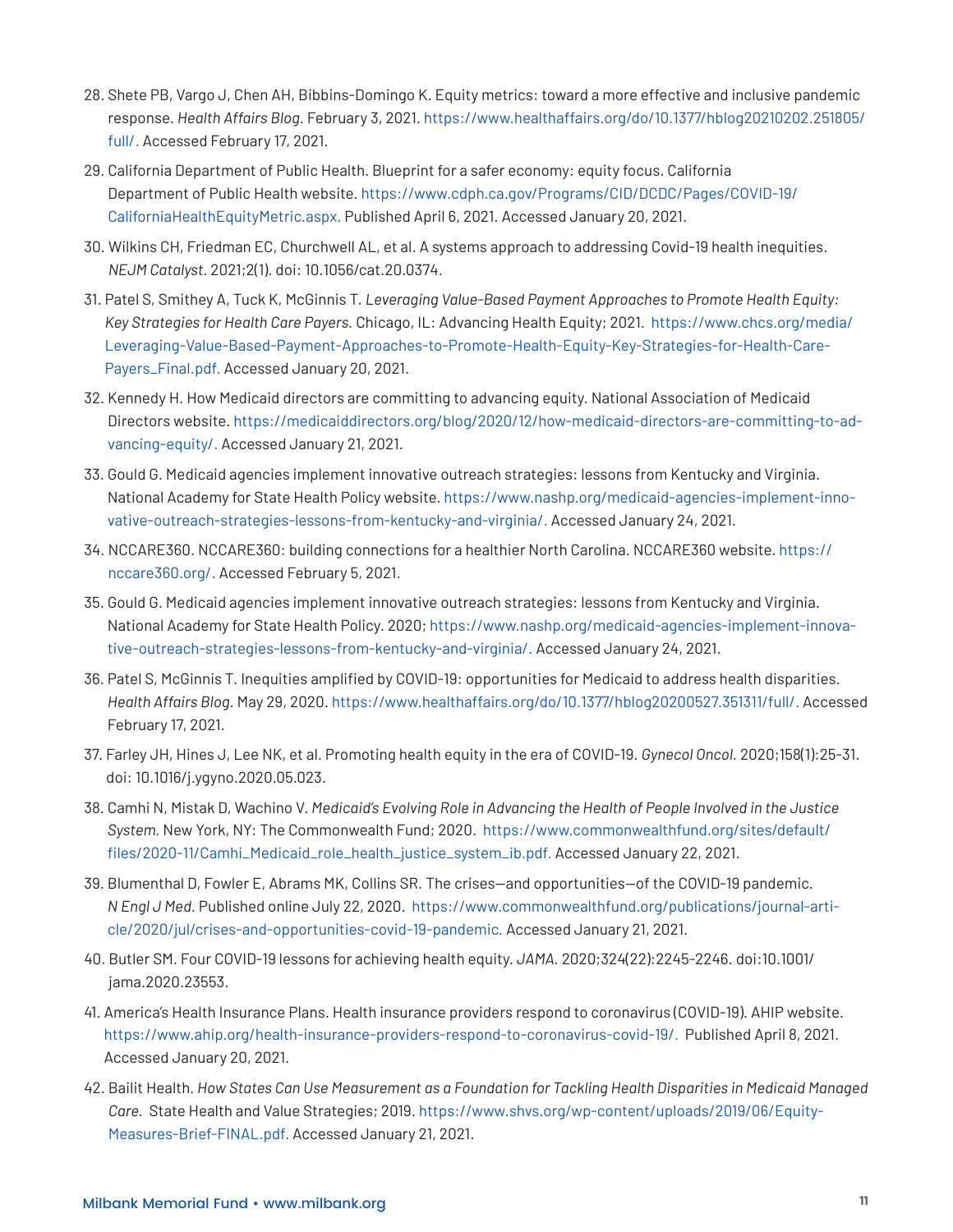- <span id="page-11-0"></span>43. Advancing Health Equity. Announcing seven learning collaborative teams to advance health equity. Advancing Health Equity website. https://www.solvingdisparities.org/payment-reform. Accessed December 17, 2020.
- <span id="page-11-1"></span>44. Musumeci, MB. Medicaid provisions in the American Rescue Plan Act. Kaiser Family Foundation. Published March 18, 2021. <https://www.kff.org/medicaid/issue-brief/medicaid-provisions-in-the-american-rescue-plan-act/>. Accessed April 6, 2021.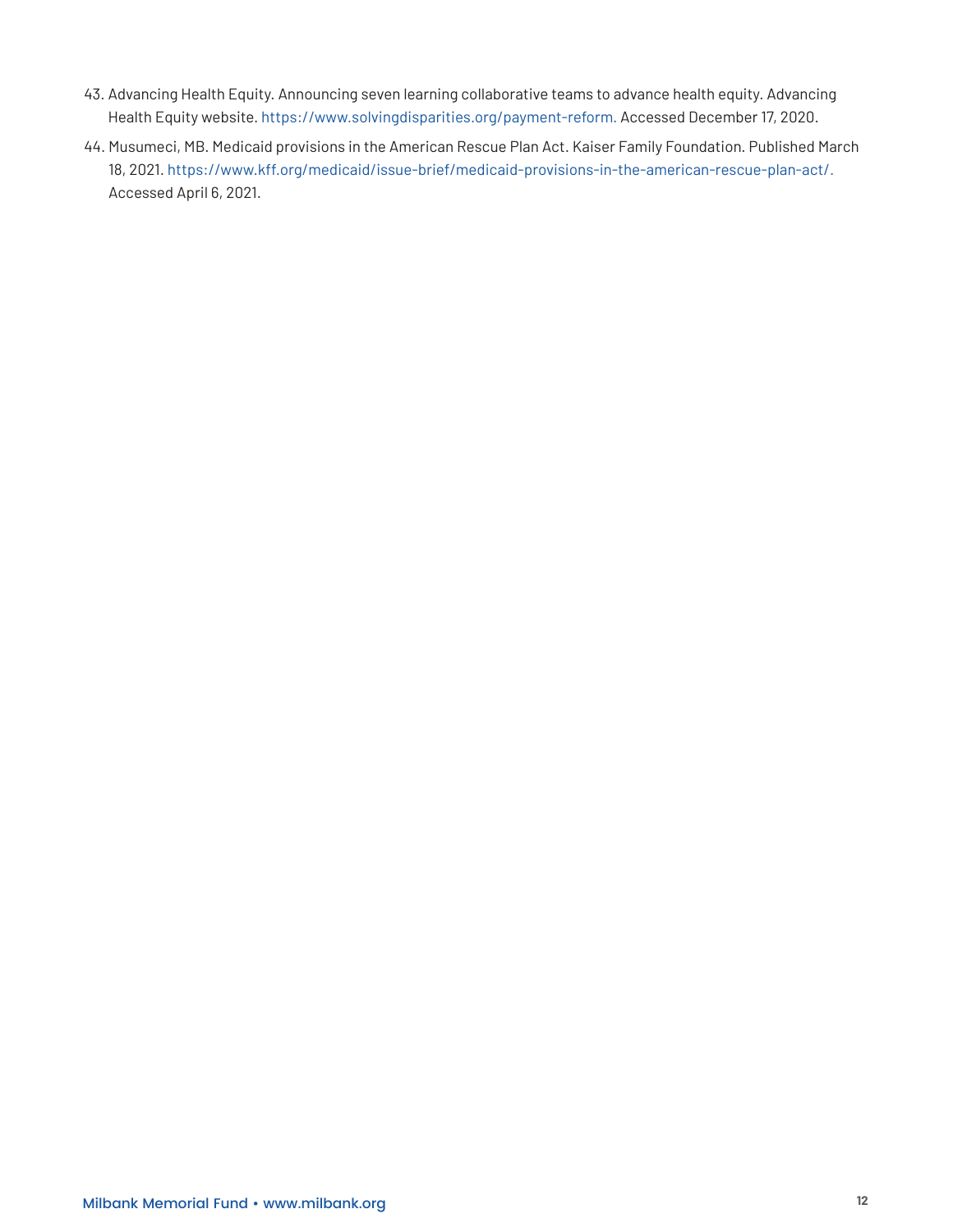## **METHODS**

Center for Evidence-based Policy researchers searched the center's policy sources for literature and resources using the search terms "Medicaid" and "covid." We searched Ovid MEDLINE through January 26, 2021, and limited the search to citations published since January 2020 and published in English. We also conducted extensive Google searches, and searched Twitter and YouTube for related materials. In addition to the literature search, we conducted interviews with state Medicaid staff in five states (Michigan, North Carolina, Pennsylvania, Washington, Wisconsin) and with four national policy experts.

## **INTERVIEW CONTACTS**

The authors would like to acknowledge the contributions of interviewees who provided their experience and knowledge to the development of the Center for Evidence-based Policy's report.

#### Michigan

#### **Tom Curtis**

Quality Improvement and Program Development Manager, Managed Care Plan Division Michigan Department of Health and Human Services Date interviewed: January 15, 2021

#### **Sara Grivetti**

Bureau Director, Long-Term Care Services and Supports Michigan Department of Health and Human Services Date interviewed: January 15, 2021

#### **Kim Hamilton**

Director, Managed Care Plan Division Michigan Department of Health and Human Services Date interviewed: January 15, 2021

#### **Jackie Prokop**

Director, Program Policy Division Michigan Department of Health and Human Services Date interviewed: January 15, 2021

#### **Rita Subheda**r

State Assistant Administrator, Bureau of Managed Care and Customer Service Michigan Department of Health and Human Services Date interviewed: January 15, 2021

## North Carolina

#### **Julia Lerche**

Chief Strategy Officer and Chief Actuary North Carolina Medicaid Strategy Office North Carolina Department of Health and Human Services Date interviewed: January 22, 2021

#### **Amanda Van Vleet**

Associate Director, Innovation North Carolina Medicaid Strategy Office North Carolina Department of Health and Human Services Date interviewed: January 22, 2021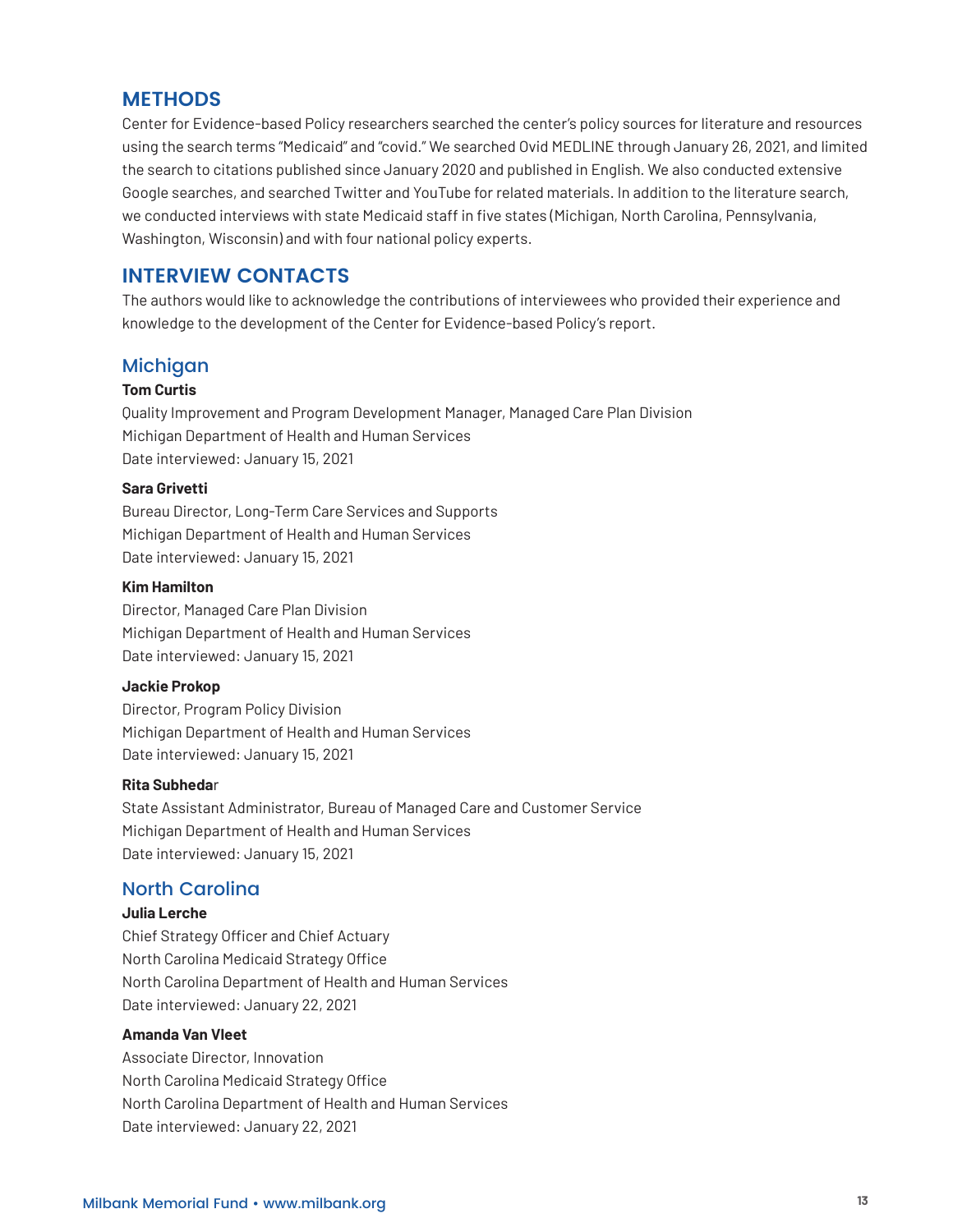## Pennsylvania

#### **David Kelley**

Chief Medical Officer, Office of Medical Assistance Programs and Office of Long-term Living Pennsylvania Department of Human Services Date interviewed: December 30, 2020

## Washington

#### **Christopher Chen**

Medical Director, Medicaid Washington Health Authority Date interviewed: January 15, 2021

#### **Charissa Fotinos**

Deputy Chief Medical Officer Washington Health Authority Date interviewed: January 15, 2021

#### **Mia Nafziger**

Senior Health Policy Analyst Washington Health Authority Date interviewed: January 15, 2021

#### **Judy Zerzan-Thul**

Chief Medical Officer Washington Health Authority Date interviewed: January 15, 2021

## Wisconsin

#### **Pamela Appleby**

Director, Bureau of Clinical Policy and Pharmacy Division of Medicaid Services Wisconsin Department of Health Services Date interviewed: February 12, 2021

#### **Cheryl Jatczak-Glenn**

Policies Initiative Advisor–Executive Wisconsin Department of Health Services Date interviewed: February 12, 2021

## National Thought Leaders

#### **Marshall Chin**

Codirector, Advancing Health Equity Richard Parrillo Family Professor of Healthcare Ethics Department of Medicine University of Chicago Date interviewed: February 11, 2021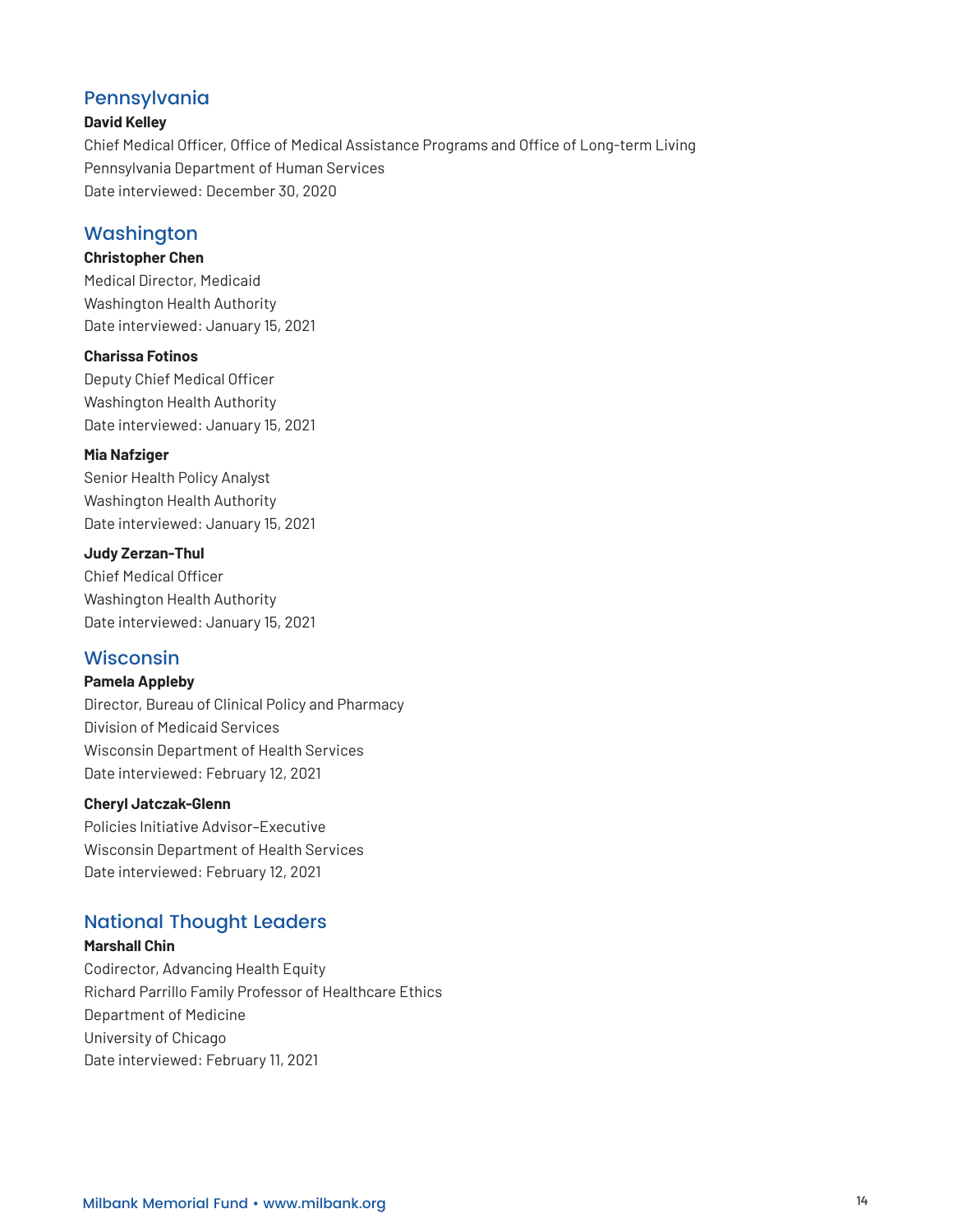#### **Scott Cook**

Codirector, Advancing Health Equity Deputy Director, Chicago Center for Diabetes Translational Research Date interviewed: February 11, 2021

#### **Jennifer Moore**

Founding Executive Director, Institute for Medicaid Innovation Date interviewed: February 11, 2021

#### **Sara Rosenbaum**

Harold and Jane Hirsh Professor of Health Law and Policy George Washington University Date interviewed: February 16, 2021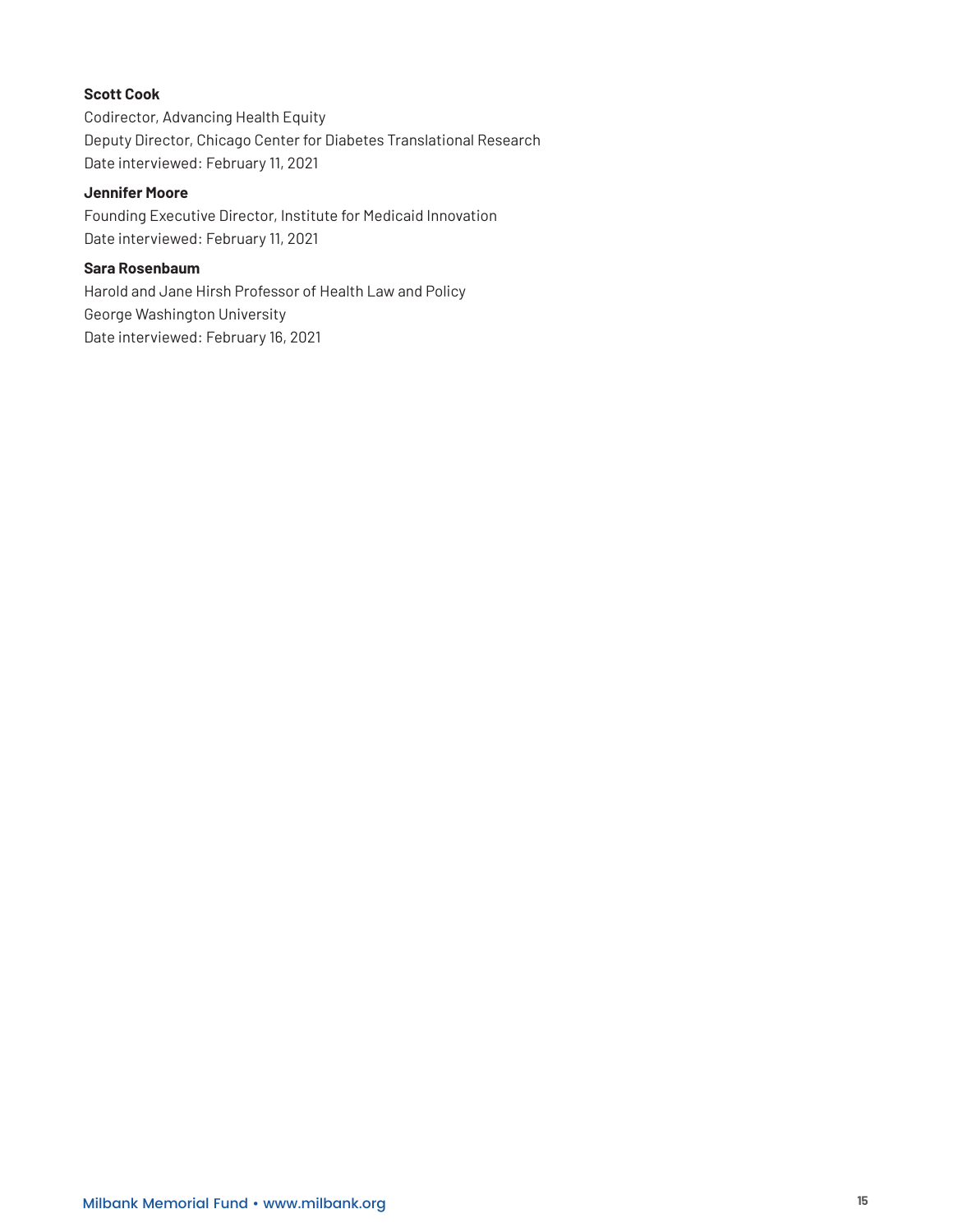## **ABOUT THE AUTHORS**

**Aasta Thielke,** MPH, is a senior policy analyst at the Center for Evidence-based Policy who leads and manages the review, synthesis, and quality assessment of evidence and policy issues on a wide range of policy-related and clinical topics. She has a long-standing interest in the use of evidence in policymaking and stakeholder engagement within public decision-making processes. Ms. Thielke also has experience leading group training sessions for state officials on evaluating the methodological quality of evidence, the strength of a body of research evidence, and how to incorporate such assessments into policy development.

Pam Curtis, MS, is the cofounder and director at the Center for Evidence-Based Policy. Ms. Curtis is responsible for the overall effectiveness of the center as well as maintaining a portfolio of direct state work. Prior to founding the center, Ms. Curtis served as a policy advisor to Oregon's governor on health and human services issues, as well as elected officials at the state, county, and national levels. Ms. Curtis has clinical experience in the fields of substance abuse, behavioral health, and child abuse. Her professional background also includes collaborative governance.

**Valerie King,** MD, MPH, is the research director for the Center for Evidence-Based Policy and a professor in the School of Medicine at Oregon Health and Science University (OHSU) and in the Portland State University and OHSU School of Public Health. Dr. King oversees research methods across clinical evidence and policy implementation research projects at the center.

## **ABOUT THE CENTER FOR EVIDENCE-BASED POLICY**

The Center for Evidence-based Policy is recognized as a national leader in evidence-based decision making and policy design. The center understands the needs of policymakers and supports public organizations by providing reliable information to guide decisions, maximize existing resources, improve health outcomes, and reduce unnecessary costs. The center specializes in ensuring that diverse and relevant perspectives are considered and appropriate resources are leveraged to strategically address complex policy issues with high-quality evidence and collaboration. The center is based at Oregon Health and Science University in Portland, Oregon. The Medicaid Evidence-based Decisions Project is housed at the center. Its mission is to create an effective collaboration among Medicaid programs and their state partners for the purpose of making high-quality evidence analysis available to support benefit design and coverage decisions made by state programs.